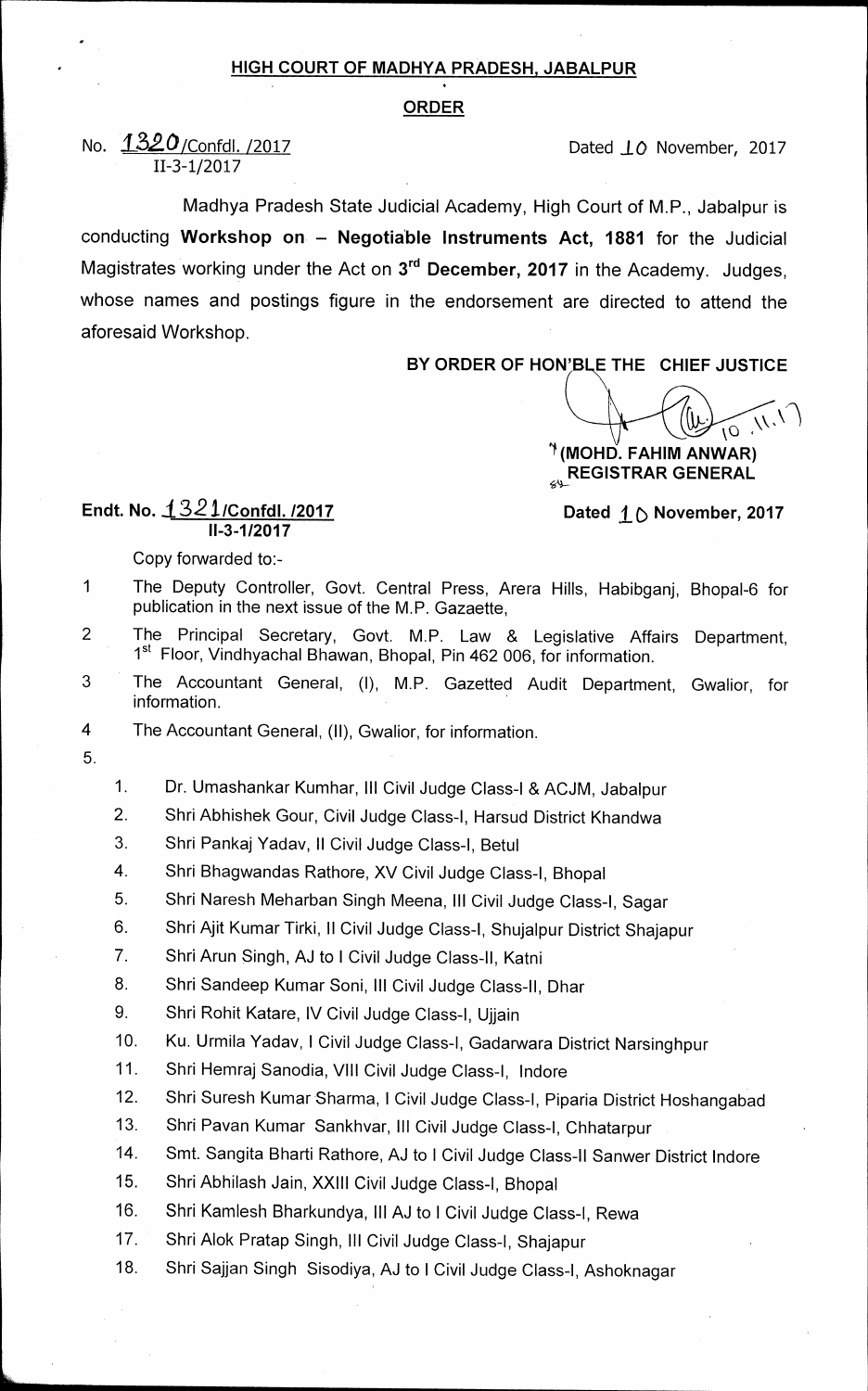- **19. Smt. Ranjeeta Rao Solanki, III Civil Judge Class-II, Khandwa**
- **20. Shri Mahesh Kumar Verma, AJ to I Civil Judge Class-I, Guna**
- **21. Ku. Tabassum Khan, XIII Civil Judge Class-II, Jabalpur**
- **22. Shri Ram Manohar Singh Dangi, I Civil Judge Class-II, Gairatganj District Raisen**
- **23. Shri Mayank Kumar Shukla, II Civil Judge Class-II, Hoshangabad**
- **24. Shri Ajay Kumar Yadu, IX Civil Judge Class-II, Gwalior**
- **25. Shri Rakesh Kumar Kushwah, VII Civil Judge Class-II, lndore**
- **26. Shri Sanjog Singh Vaghela, I Civil Judge Class-II, Dewas**
- **27. Smt. Jyotsna Arya ,V Civil Judge Class-II, Sehore**
- **28. Shri Gaurav Agrawal, 1 AJ to I Civil Judge Class-II, Ujjain**
- **29. Shri Vinod Kumar Verma, II Civil Judge Class-II, Burhar District Shahdol**
- **30. Ku. Priti Jain, II Civil Judge Class-II, Burhanpur**
- **31. Shri Shivraj Singh Gawali, VI Civil Judge Class-II, Damoh**
- **32. Shri Amool Mandloi, I Civil Judge Class-II, Neemuch**
- **33. Smt. Mona Shukla Pande, IX Civil Judge Class-II, Satna**
- **34. Smt. Suruchi Rawat, AJ to I Civil Judge Class-II Basoda District Vidisha**
- **35. Smt. Premlata Borana, II Civil Judge Class-II, Shujalpur District Shajapur**
- **36. Ku. Sanchita Bhadkaria, III Civil Judge Class-II, Ratlam**
- **37. Shri Dharam Kumar, AJ to I Civil Judge Class-II, Ashta District Sehore**
- **38. Sushri Harshita Sharma, II Civil Judge Class-II, Khargone, District Mandleshwar**
- **39. Smt. Sushma Upamman, V Civil Judge Class-II, Satna**
- **40. Smt. Sheela Maina, I AJ to I Civil Judge Class-II, Vidisha**
- **41. Smt. Sonam Verma, I AJ to I Civil Judge Class-II, Dabra, District Gwalior**
- **42. Shri Lokesh Taran, IV Civil Judge Class-II, Chhindwara**
- **43. Ku. Priyanka Malpani, I Civil Judge Class-II, Ratlam**
- **44. Ku. Meenakshi Sharma, Ill Civil Judge Class-II, Datia**
- **45. Shri Abhishek Kumar, Ill Civil Judge Class-II, Sidhi**
- **46. Sushri Kamini Prajapati, Ill Civil Judge Class-II, Shivpuri**

**For information and compliance with a direction to participate in the aforesaid course as per above mentioned schedule.** 

**The nominated Judicial Officers are directed to observe the following instruction:** 

- **To apprise themselves with the contents of the Joining Instructions available on the**  MPSJA website **www.mpsja.gov.in** & www.mpsja.mphc.gov.in and observe the **same.**
- 6. The District & Sessions Judge, Jabalpur/ Khandwa/ Betul/ Bhopal/ Sagar/ Shajapur/ **Katni/ Dhar/ Ujjain/ Narsinghpur/ Indore/ Hoshangabad/ Chhatarpur/ Rewa/ Ashoknagar/ Guna/ Raisen/ Gwalior/ Dewas/ Sehore/ Shahdol/ Burhanpur/**  Damoh/ Neemuch/ Satna/ Vidisha/ Ratlam/ Mandleshwar/ Datia/ Sidhi/ Shivpuri/ **Chhindwara for information and necessary action with a request to instruct the participant Judges to remain present at M.P.S.J.A. building at Jabalpur on the date and time given in the order, positively.**